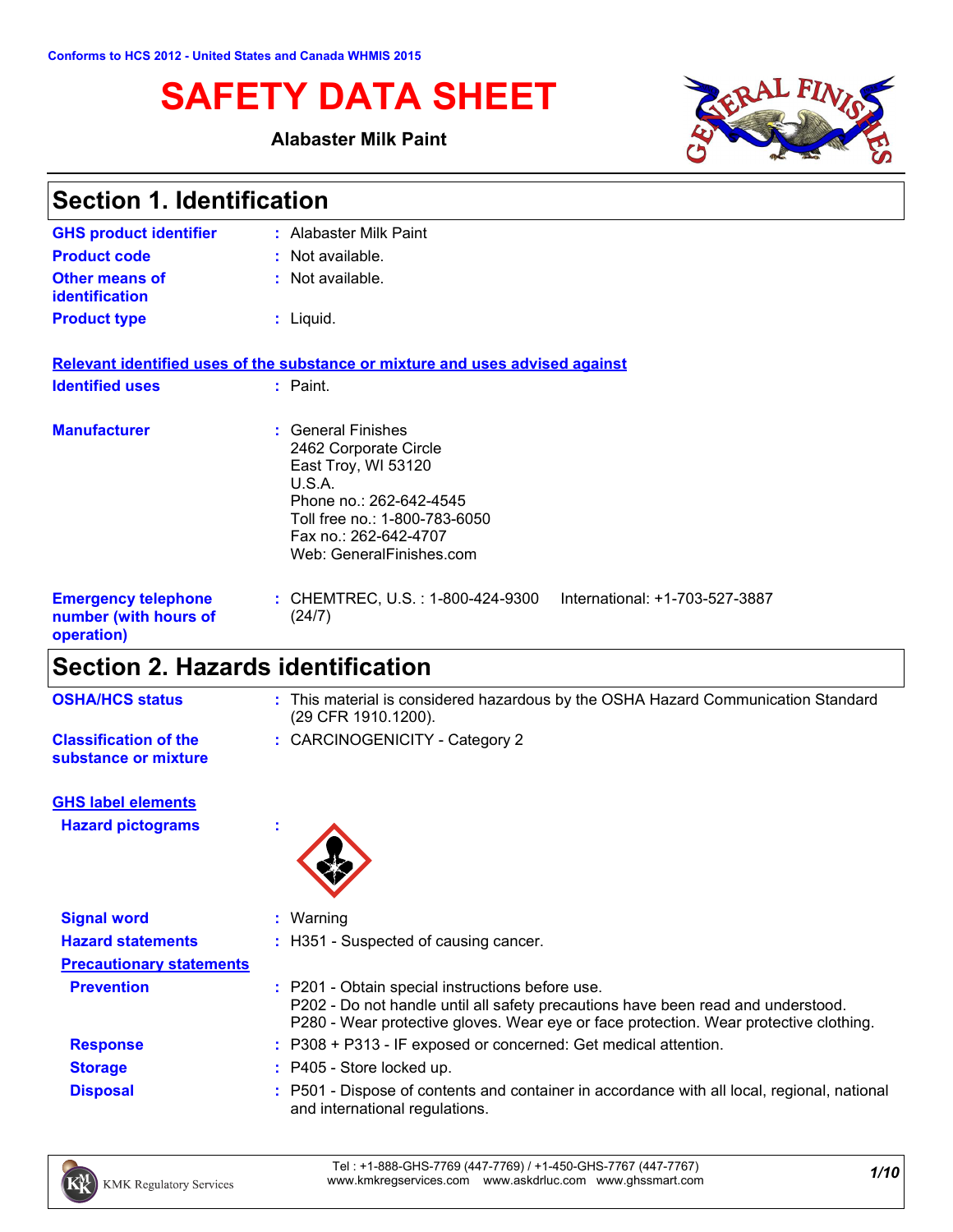

### **Section 2. Hazards identification**

**Hazards not otherwise classified**

**:** None known.

### **Section 3. Composition/information on ingredients**

**Substance/mixture :** Mixture

**Other means of identification**

**:** Not available.

| <b>Ingredient name</b> | $\frac{9}{6}$ | <b>CAS number</b> |
|------------------------|---------------|-------------------|
| Titanium dioxide       | $10 - 30$     | 13463-67-7        |

**United States: The exact percentage (concentration) in the composition has been withheld as a trade secret in accordance with paragraph (i) of §1910.1200.**

**Canada: The exact percentage (concentration) in the composition has been withheld as a trade secret in accordance with the amended HPR as of April 2018.**

**There are no additional ingredients present which, within the current knowledge of the supplier and in the concentrations applicable, are classified as hazardous to health or the environment and hence require reporting in this section.**

**Occupational exposure limits, if available, are listed in Section 8.**

## **Section 4. First aid measures**

#### **Description of necessary first aid measures**

| <b>Eye contact</b>  | : Immediately flush eyes with plenty of water, occasionally lifting the upper and lower<br>eyelids. Check for and remove any contact lenses. Continue to rinse for at least 20<br>minutes. Get medical attention.                                                                                                                                                                                                                                                                                                                                                                                                                                                                                                                                                         |
|---------------------|---------------------------------------------------------------------------------------------------------------------------------------------------------------------------------------------------------------------------------------------------------------------------------------------------------------------------------------------------------------------------------------------------------------------------------------------------------------------------------------------------------------------------------------------------------------------------------------------------------------------------------------------------------------------------------------------------------------------------------------------------------------------------|
| <b>Inhalation</b>   | : Remove victim to fresh air and keep at rest in a position comfortable for breathing. If not<br>breathing, if breathing is irregular or if respiratory arrest occurs, provide artificial<br>respiration or oxygen by trained personnel. It may be dangerous to the person providing<br>aid to give mouth-to-mouth resuscitation. Get medical attention. If unconscious, place<br>in recovery position and get medical attention immediately. Maintain an open airway.<br>Loosen tight clothing such as a collar, tie, belt or waistband.                                                                                                                                                                                                                                 |
| <b>Skin contact</b> | : Flush contaminated skin with plenty of water. Continue to rinse for at least 20 minutes.<br>Get medical attention. Wash clothing before reuse. Clean shoes thoroughly before<br>reuse.                                                                                                                                                                                                                                                                                                                                                                                                                                                                                                                                                                                  |
| <b>Ingestion</b>    | : Wash out mouth with water. Remove dentures if any. Remove victim to fresh air and<br>keep at rest in a position comfortable for breathing. If material has been swallowed and<br>the exposed person is conscious, give small quantities of water to drink. Stop if the<br>exposed person feels sick as vomiting may be dangerous. Do not induce vomiting<br>unless directed to do so by medical personnel. If vomiting occurs, the head should be<br>kept low so that vomit does not enter the lungs. Get medical attention. Never give<br>anything by mouth to an unconscious person. If unconscious, place in recovery position<br>and get medical attention immediately. Maintain an open airway. Loosen tight clothing<br>such as a collar, tie, belt or waistband. |

**Most important symptoms/effects, acute and delayed**

| <b>Potential acute health effects</b> |                                                     |  |  |
|---------------------------------------|-----------------------------------------------------|--|--|
| <b>Eye contact</b>                    | : No known significant effects or critical hazards. |  |  |
| <b>Inhalation</b>                     | : No known significant effects or critical hazards. |  |  |
| <b>Skin contact</b>                   | : No known significant effects or critical hazards. |  |  |
| <b>Ingestion</b>                      | : No known significant effects or critical hazards. |  |  |
| <b>Over-exposure signs/symptoms</b>   |                                                     |  |  |
| <b>Eye contact</b>                    | : No known significant effects or critical hazards. |  |  |

KMK Regulatory Services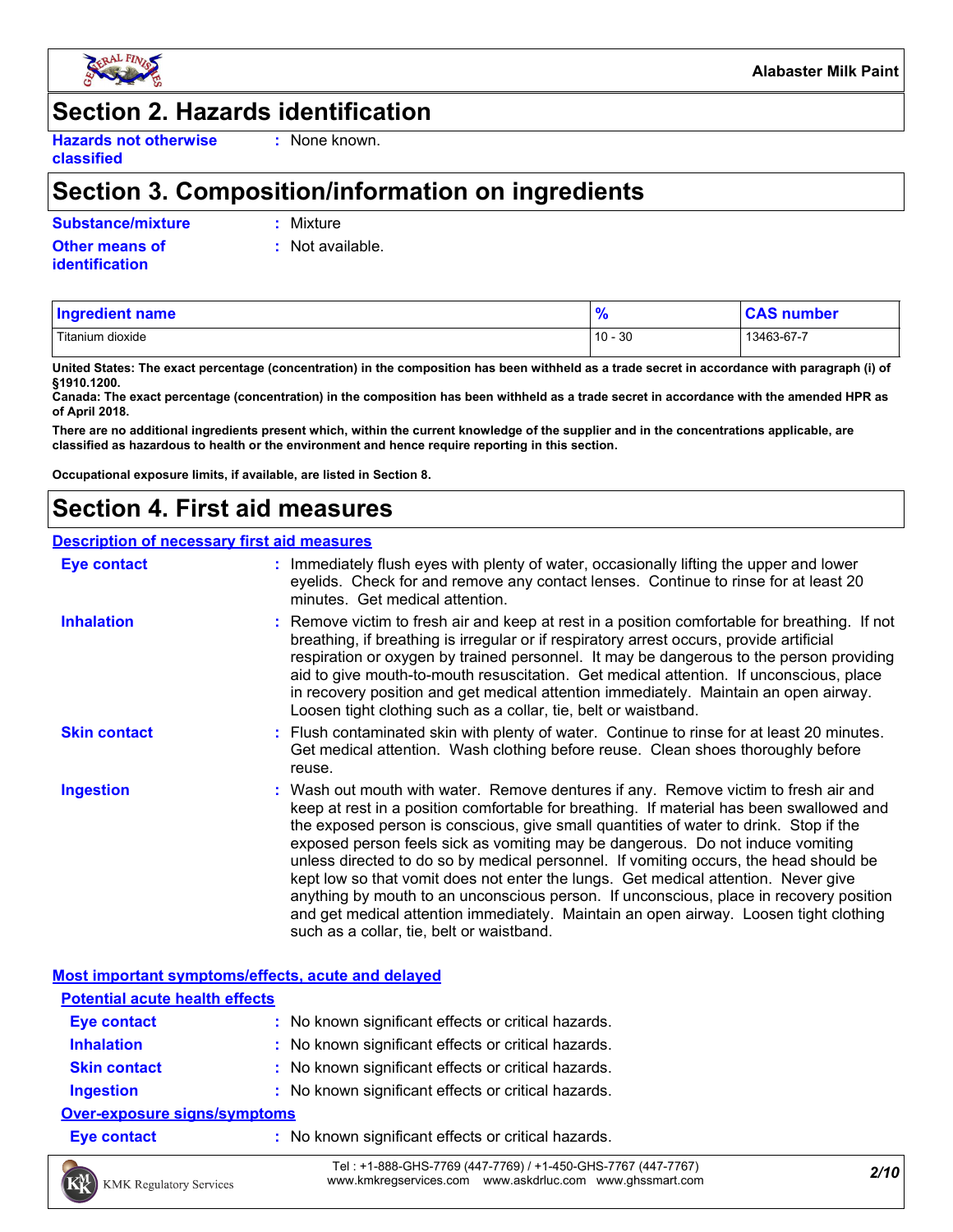

### **Section 4. First aid measures**

| <b>Inhalation</b>   | : No known significant effects or critical hazards.                                   |
|---------------------|---------------------------------------------------------------------------------------|
| <b>Skin contact</b> | : No known significant effects or critical hazards.                                   |
| <b>Ingestion</b>    | : No known significant effects or critical hazards.                                   |
|                     | indication of immediate medical ettention and energial treatment needed, if necessary |

|                                   | Indication of immediate medical attention and special treatment needed, if necessary                                                                                          |
|-----------------------------------|-------------------------------------------------------------------------------------------------------------------------------------------------------------------------------|
| <b>Notes to physician</b>         | : Treat symptomatically. Contact poison treatment specialist immediately if large<br>quantities have been ingested or inhaled.                                                |
| <b>Specific treatments</b>        | : No specific treatment.                                                                                                                                                      |
| <b>Protection of first-aiders</b> | : No action shall be taken involving any personal risk or without suitable training. It may<br>be dangerous to the person providing aid to give mouth-to-mouth resuscitation. |

**See toxicological information (Section 11)**

# **Section 5. Fire-fighting measures**

| <b>Extinguishing media</b>                               |                                                                                                                                                                                                     |
|----------------------------------------------------------|-----------------------------------------------------------------------------------------------------------------------------------------------------------------------------------------------------|
| <b>Suitable extinguishing</b><br>media                   | $\therefore$ In case of fire, use water spray (fog), foam, dry chemical or CO <sub>2</sub> .                                                                                                        |
| <b>Unsuitable extinguishing</b><br>media                 | : None known.                                                                                                                                                                                       |
| <b>Specific hazards arising</b><br>from the chemical     | : No specific fire or explosion hazard.                                                                                                                                                             |
| <b>Hazardous thermal</b><br>decomposition products       | : Decomposition products may include the following materials:<br>carbon dioxide<br>carbon monoxide<br>metal oxide/oxides                                                                            |
| <b>Special protective actions</b><br>for fire-fighters   | : Promptly isolate the scene by removing all persons from the vicinity of the incident if<br>there is a fire. No action shall be taken involving any personal risk or without suitable<br>training. |
| <b>Special protective</b><br>equipment for fire-fighters | : Fire-fighters should wear appropriate protective equipment and self-contained breathing<br>apparatus (SCBA) with a full face-piece operated in positive pressure mode.                            |

### **Section 6. Accidental release measures**

#### **Environmental precautions Personal precautions, protective equipment and emergency procedures :** Avoid dispersal of spilled material and runoff and contact with soil, waterways, drains **:** No action shall be taken involving any personal risk or without suitable training. Evacuate surrounding areas. Keep unnecessary and unprotected personnel from entering. Do not touch or walk through spilled material. Avoid breathing vapor or mist. Provide adequate ventilation. Wear appropriate respirator when ventilation is inadequate. Put on appropriate personal protective equipment. and sewers. Inform the relevant authorities if the product has caused environmental pollution (sewers, waterways, soil or air). **For non-emergency personnel For emergency responders :** If specialized clothing is required to deal with the spillage, take note of any information in Section 8 on suitable and unsuitable materials. See also the information in "For nonemergency personnel".

**Methods and materials for containment and cleaning up**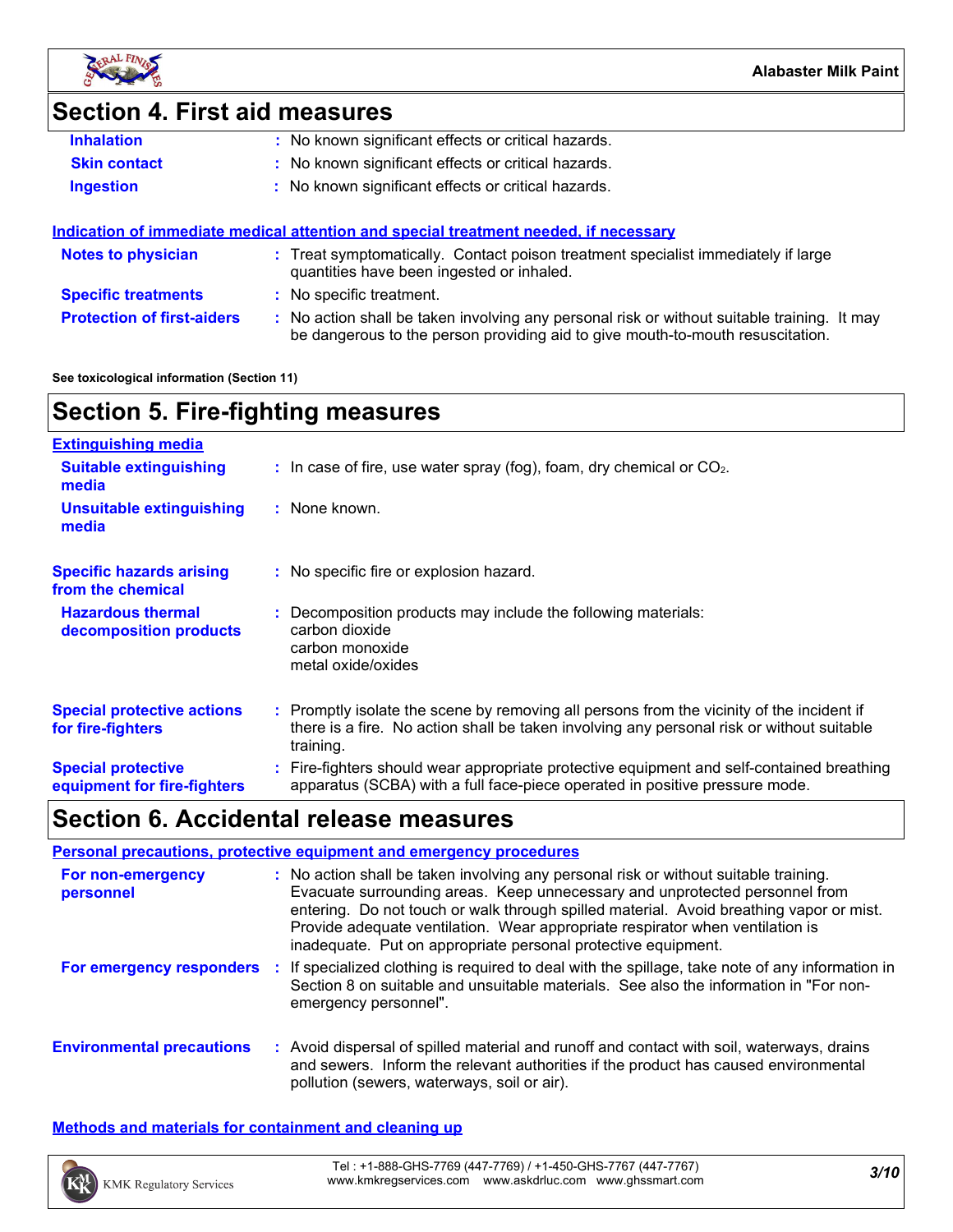

### **Section 6. Accidental release measures**

**Spill** Stop leak if without risk. Move containers from spill area. Approach release from spill upwind. Prevent entry into sewers, water courses, basements or confined areas. Wash spillages into an effluent treatment plant or proceed as follows. Contain and collect spillage with non-combustible, absorbent material e.g. sand, earth, vermiculite or diatomaceous earth and place in container for disposal according to local regulations (see Section 13). Dispose of via a licensed waste disposal contractor. Contaminated absorbent material may pose the same hazard as the spilled product. Note: see Section 1 for emergency contact information and Section 13 for waste disposal.

# **Section 7. Handling and storage**

| <b>Precautions for safe handling</b>                                             |                                                                                                                                                                                                                                                                                                                                                                                                                                                                                                                                                                                                                                                                                |
|----------------------------------------------------------------------------------|--------------------------------------------------------------------------------------------------------------------------------------------------------------------------------------------------------------------------------------------------------------------------------------------------------------------------------------------------------------------------------------------------------------------------------------------------------------------------------------------------------------------------------------------------------------------------------------------------------------------------------------------------------------------------------|
| <b>Protective measures</b>                                                       | : Put on appropriate personal protective equipment (see Section 8). Avoid exposure -<br>obtain special instructions before use. Do not handle until all safety precautions have<br>been read and understood. Do not get in eyes or on skin or clothing. Do not ingest.<br>Avoid breathing vapor or mist. If during normal use the material presents a respiratory<br>hazard, use only with adequate ventilation or wear appropriate respirator. Keep in the<br>original container or an approved alternative made from a compatible material, kept<br>tightly closed when not in use. Empty containers retain product residue and can be<br>hazardous. Do not reuse container. |
| <b>Advice on general</b><br>occupational hygiene                                 | : Eating, drinking and smoking should be prohibited in areas where this material is<br>handled, stored and processed. Workers should wash hands and face before eating,<br>drinking and smoking. See also Section 8 for additional information on hygiene<br>measures.                                                                                                                                                                                                                                                                                                                                                                                                         |
| <b>Conditions for safe storage,</b><br>including any<br><b>incompatibilities</b> | : Store in accordance with local regulations. Store in original container protected from<br>direct sunlight in a dry, cool and well-ventilated area, away from incompatible materials<br>(see Section 10) and food and drink. Store locked up. Keep container tightly closed<br>and sealed until ready for use. Containers that have been opened must be carefully<br>resealed and kept upright to prevent leakage. Do not store in unlabeled containers.<br>Use appropriate containment to avoid environmental contamination. See Section 10 for<br>incompatible materials before handling or use.                                                                            |

# **Section 8. Exposure controls/personal protection**

#### **Control parameters**

### **United States**

### **Occupational exposure limits**

| Ingredient name  | <b>Exposure limits</b>                                                                                                                                               |
|------------------|----------------------------------------------------------------------------------------------------------------------------------------------------------------------|
| Titanium dioxide | ACGIH TLV (United States, 3/2017).<br>TWA: 10 mg/m <sup>3</sup> 8 hours.<br>OSHA PEL (United States, 6/2016).<br>TWA: 15 mg/m <sup>3</sup> 8 hours. Form: Total dust |

#### **Canada**

#### **Occupational exposure limits**

| <b>Ingredient name</b> | <b>Exposure limits</b>                                                                                                                                                                                                                                                                                                                                                                                                                                                                       |
|------------------------|----------------------------------------------------------------------------------------------------------------------------------------------------------------------------------------------------------------------------------------------------------------------------------------------------------------------------------------------------------------------------------------------------------------------------------------------------------------------------------------------|
| Titanium dioxide       | CA Alberta Provincial (Canada, 4/2009).<br>8 hrs OEL: 10 mg/m <sup>3</sup> 8 hours.<br>CA British Columbia Provincial (Canada, 6/2017).<br>TWA: 3 mg/m <sup>3</sup> 8 hours. Form: Respirable dust<br>TWA: 10 mg/m <sup>3</sup> 8 hours. Form: Total dust<br>CA Ontario Provincial (Canada, 1/2018).<br>TWA: $10 \text{ mg/m}^3$ 8 hours.<br>CA Quebec Provincial (Canada, 1/2014).<br>TWAEV: 10 mg/m <sup>3</sup> 8 hours. Form: Total dust<br>CA Saskatchewan Provincial (Canada, 7/2013). |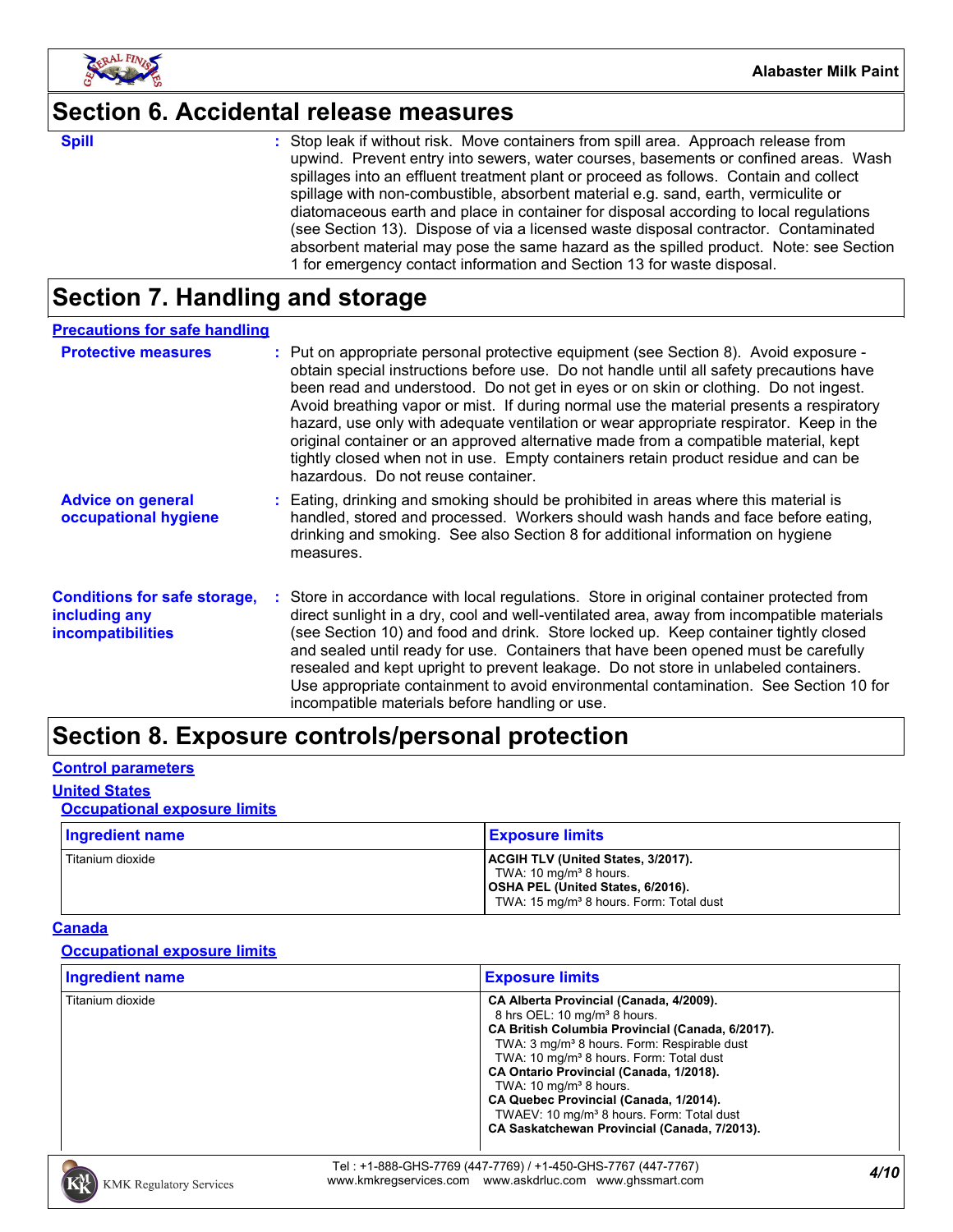

# **Section 8. Exposure controls/personal protection**

|  | STEL: 20 mg/m <sup>3</sup> 15 minutes.<br>TWA: 10 mg/m <sup>3</sup> 8 hours. |
|--|------------------------------------------------------------------------------|
|  |                                                                              |

| <b>Appropriate engineering</b><br><b>controls</b> | If user operations generate dust, fumes, gas, vapor or mist, use process enclosures,<br>local exhaust ventilation or other engineering controls to keep worker exposure to<br>airborne contaminants below any recommended or statutory limits.                                                                                                                                                                                                                                                                                                                                                                         |
|---------------------------------------------------|------------------------------------------------------------------------------------------------------------------------------------------------------------------------------------------------------------------------------------------------------------------------------------------------------------------------------------------------------------------------------------------------------------------------------------------------------------------------------------------------------------------------------------------------------------------------------------------------------------------------|
| <b>Environmental exposure</b><br>controls         | Emissions from ventilation or work process equipment should be checked to ensure<br>t.<br>they comply with the requirements of environmental protection legislation.                                                                                                                                                                                                                                                                                                                                                                                                                                                   |
| <b>Individual protection measures</b>             |                                                                                                                                                                                                                                                                                                                                                                                                                                                                                                                                                                                                                        |
| <b>Hygiene measures</b>                           | : Wash hands, forearms and face thoroughly after handling chemical products, before<br>eating, smoking and using the lavatory and at the end of the working period.<br>Appropriate techniques should be used to remove potentially contaminated clothing.<br>Wash contaminated clothing before reusing. Ensure that eyewash stations and safety<br>showers are close to the workstation location.                                                                                                                                                                                                                      |
| <b>Eye/face protection</b>                        | Safety eyewear complying with an approved standard should be used when a risk<br>assessment indicates this is necessary to avoid exposure to liquid splashes, mists,<br>gases or dusts. If contact is possible, the following protection should be worn, unless<br>the assessment indicates a higher degree of protection: safety glasses with side-shields.                                                                                                                                                                                                                                                           |
| <b>Skin protection</b>                            |                                                                                                                                                                                                                                                                                                                                                                                                                                                                                                                                                                                                                        |
| <b>Hand protection</b>                            | : Chemical-resistant, impervious gloves complying with an approved standard should be<br>worn at all times when handling chemical products if a risk assessment indicates this is<br>necessary. Considering the parameters specified by the glove manufacturer, check<br>during use that the gloves are still retaining their protective properties. It should be<br>noted that the time to breakthrough for any glove material may be different for different<br>glove manufacturers. In the case of mixtures, consisting of several substances, the<br>protection time of the gloves cannot be accurately estimated. |
| <b>Body protection</b>                            | Personal protective equipment for the body should be selected based on the task being<br>performed and the risks involved and should be approved by a specialist before<br>handling this product.                                                                                                                                                                                                                                                                                                                                                                                                                      |
| <b>Other skin protection</b>                      | Appropriate footwear and any additional skin protection measures should be selected<br>based on the task being performed and the risks involved and should be approved by a<br>specialist before handling this product.                                                                                                                                                                                                                                                                                                                                                                                                |
| <b>Respiratory protection</b>                     | Based on the hazard and potential for exposure, select a respirator that meets the<br>appropriate standard or certification. Respirators must be used according to a<br>respiratory protection program to ensure proper fitting, training, and other important<br>aspects of use.                                                                                                                                                                                                                                                                                                                                      |

# **Section 9. Physical and chemical properties**

| <b>Appearance</b>                |                       |
|----------------------------------|-----------------------|
| <b>Physical state</b>            | : Liquid. [Viscous.]  |
| <b>Color</b>                     | : Yellow.             |
| Odor                             | : Latex.              |
| <b>Odor threshold</b>            | : Not available.      |
| рH                               | $: 7.8 \text{ to } 9$ |
| <b>Melting point</b>             | $:$ Not available.    |
| <b>Boiling point</b>             | $:$ Not available.    |
| <b>Flash point</b>               | $:$ Not available.    |
| <b>Evaporation rate</b>          | $:$ Not available.    |
| <b>Flammability (solid, gas)</b> | : Not available.      |

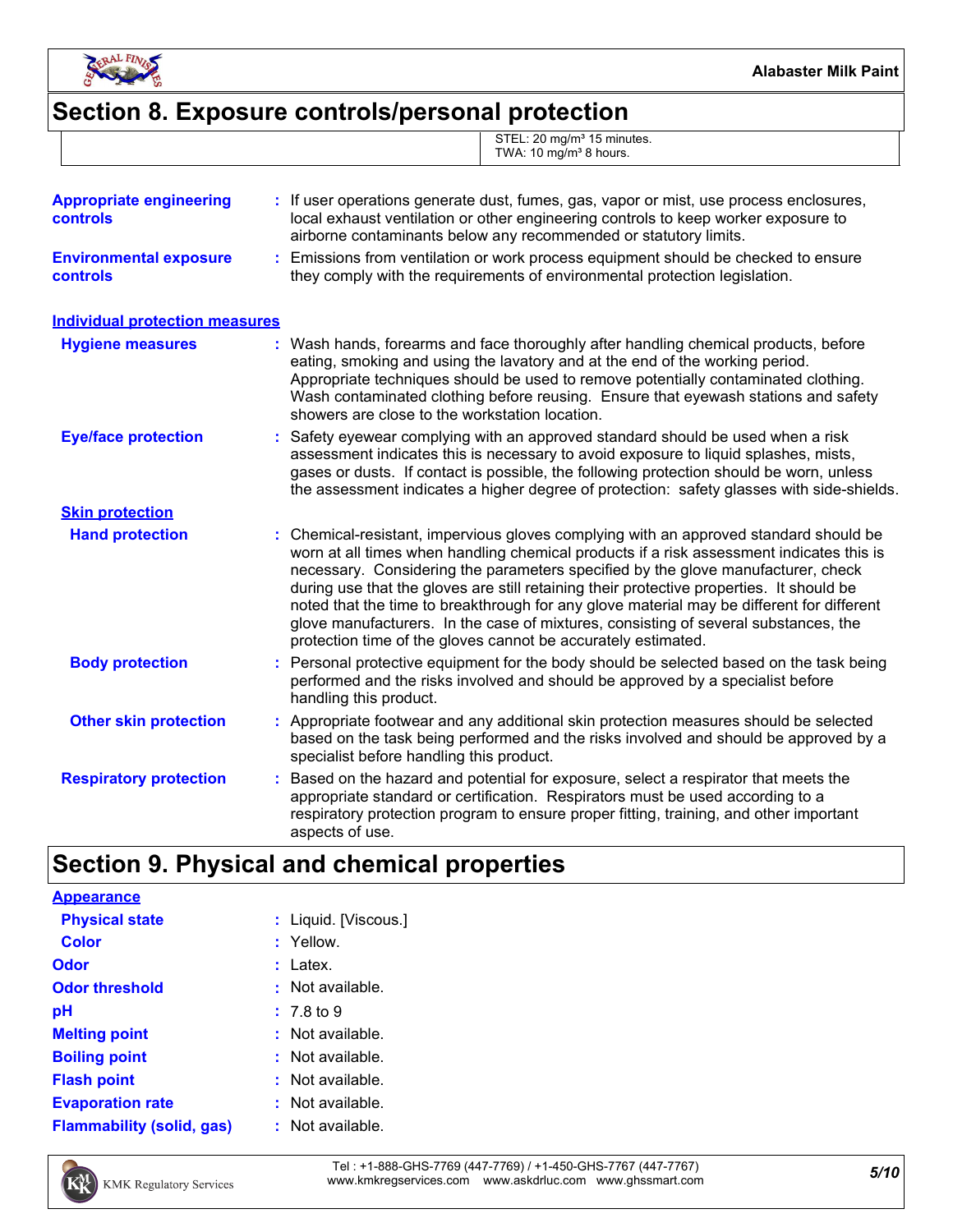

### **Section 9. Physical and chemical properties**

| Lower and upper explosive<br>(flammable) limits   | : Not available.                       |
|---------------------------------------------------|----------------------------------------|
| <b>Vapor pressure</b>                             | $:$ Not available.                     |
| <b>Vapor density</b>                              | $: 10.44$ lb/gal                       |
| <b>Relative density</b>                           | $:$ Not available.                     |
| <b>Solubility</b>                                 | : Soluble in water.                    |
| <b>Partition coefficient: n-</b><br>octanol/water | $:$ Not available.                     |
| <b>Auto-ignition temperature</b>                  | $:$ Not available.                     |
| <b>Decomposition temperature</b>                  | : Not available.                       |
| <b>Viscosity</b>                                  | : Dynamic: 1500 mPa s (1500 cP) @ 75°F |
| <b>VOC content</b>                                | : $15 q/L$                             |
| Flow time (ISO 2431)                              | $:$ Not available.                     |

# **Section 10. Stability and reactivity**

| <b>Reactivity</b>                                   | : No specific test data related to reactivity available for this product or its ingredients.              |
|-----------------------------------------------------|-----------------------------------------------------------------------------------------------------------|
| <b>Chemical stability</b>                           | : The product is stable.                                                                                  |
| <b>Possibility of hazardous</b><br><b>reactions</b> | : Under normal conditions of storage and use, hazardous reactions will not occur.                         |
| <b>Conditions to avoid</b>                          | : Protect from freezing.                                                                                  |
| <b>Incompatible materials</b>                       | : Reactive or incompatible with the following materials: oxidizing materials.                             |
| <b>Hazardous decomposition</b><br>products          | : Under normal conditions of storage and use, hazardous decomposition products should<br>not be produced. |

## **Section 11. Toxicological information**

#### **Information on toxicological effects**

### **Acute toxicity**

There is no data available.

#### **Irritation/Corrosion**

There is no data available.

#### **Sensitization**

There is no data available.

#### **Mutagenicity**

There is no data available.

#### **Carcinogenicity**

#### **Classification**

| <b>Product/ingredient name</b> | <b>OSHA</b> | <b>IARC</b> |  |
|--------------------------------|-------------|-------------|--|
| Titanium dioxide               |             | 2Β          |  |

### **Reproductive toxicity**

There is no data available.

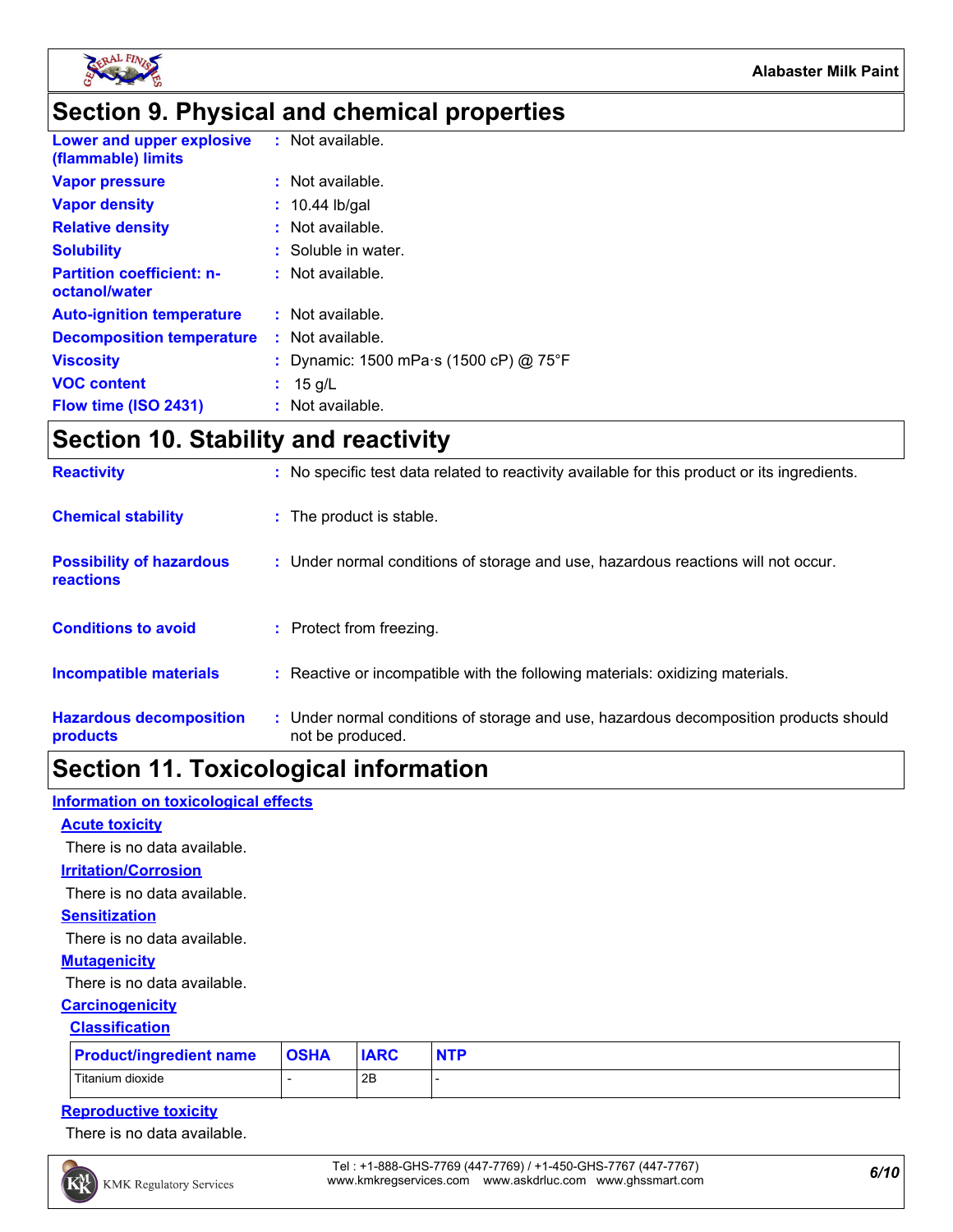

# **Section 11. Toxicological information**

| <b>Teratogenicity</b>                                     |                                                                                           |
|-----------------------------------------------------------|-------------------------------------------------------------------------------------------|
| There is no data available.                               |                                                                                           |
| <b>Specific target organ toxicity (single exposure)</b>   |                                                                                           |
| There is no data available.                               |                                                                                           |
| <b>Specific target organ toxicity (repeated exposure)</b> |                                                                                           |
| There is no data available.                               |                                                                                           |
| <b>Aspiration hazard</b>                                  |                                                                                           |
| There is no data available.                               |                                                                                           |
| <b>Information on the likely</b><br>routes of exposure    | : Dermal contact. Eye contact. Inhalation. Ingestion.                                     |
| <b>Potential acute health effects</b>                     |                                                                                           |
| <b>Eye contact</b>                                        | : No known significant effects or critical hazards.                                       |
| <b>Inhalation</b>                                         | No known significant effects or critical hazards.                                         |
| <b>Skin contact</b>                                       | : No known significant effects or critical hazards.                                       |
| <b>Ingestion</b>                                          | : No known significant effects or critical hazards.                                       |
|                                                           | <b>Symptoms related to the physical, chemical and toxicological characteristics</b>       |
| <b>Eye contact</b>                                        | : No known significant effects or critical hazards.                                       |
| <b>Inhalation</b>                                         | : No known significant effects or critical hazards.                                       |
| <b>Skin contact</b>                                       | : No known significant effects or critical hazards.                                       |
| <b>Ingestion</b>                                          | : No known significant effects or critical hazards.                                       |
|                                                           | Delayed and immediate effects and also chronic effects from short and long term exposure  |
| <b>Short term exposure</b>                                |                                                                                           |
| <b>Potential immediate</b><br>effects                     | : No known significant effects or critical hazards.                                       |
| <b>Potential delayed effects</b>                          | : No known significant effects or critical hazards.                                       |
| <b>Long term exposure</b>                                 |                                                                                           |
| <b>Potential immediate</b><br>effects                     | : No known significant effects or critical hazards.                                       |
|                                                           | <b>Potential delayed effects</b> : No known significant effects or critical hazards.      |
| <b>Potential chronic health effects</b>                   |                                                                                           |
| <b>General</b>                                            | : No known significant effects or critical hazards.                                       |
| <b>Carcinogenicity</b>                                    | Suspected of causing cancer. Risk of cancer depends on duration and level of<br>exposure. |
| <b>Mutagenicity</b>                                       | : No known significant effects or critical hazards.                                       |
| <b>Teratogenicity</b>                                     | No known significant effects or critical hazards.                                         |
| <b>Developmental effects</b>                              | : No known significant effects or critical hazards.                                       |
| <b>Fertility effects</b>                                  | : No known significant effects or critical hazards.                                       |
|                                                           |                                                                                           |

#### **Numerical measures of toxicity**

**Acute toxicity estimates**

There is no data available.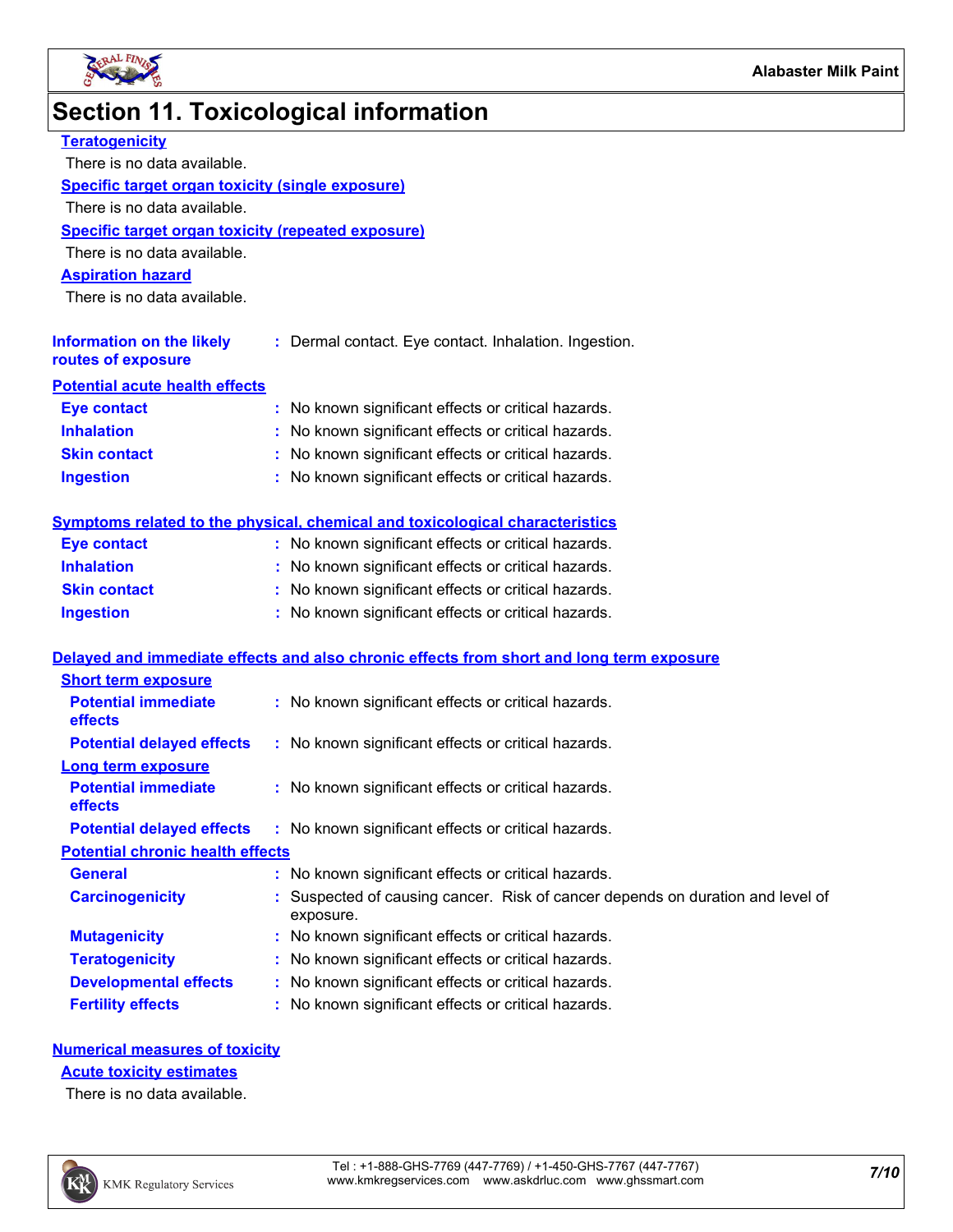

## **Section 12. Ecological information**

#### **Toxicity**

| <b>Product/ingredient name</b> | Result                                | <b>Species</b>               | <b>Exposure</b> |
|--------------------------------|---------------------------------------|------------------------------|-----------------|
| Titanium dioxide               | Acute LC50 >1000000 µg/L Marine water | Fish - Fundulus heteroclitus | 96 hours        |

### **Persistence and degradability**

There is no data available.

#### **Bioaccumulative potential**

There is no data available.

#### **Mobility in soil**

| <b>Soil/water partition</b> | : Not available. |
|-----------------------------|------------------|
| <b>coefficient (Koc)</b>    |                  |

**Other adverse effects** : No known significant effects or critical hazards.

### **Section 13. Disposal considerations**

The generation of waste should be avoided or minimized wherever possible. Disposal of this product, solutions and any by-products should comply with the requirements of environmental protection and waste disposal legislation and any regional local authority requirements. Dispose of surplus and non-recyclable products via a licensed waste disposal contractor. Waste should not be disposed of untreated to the sewer unless fully compliant with the requirements of all authorities with jurisdiction. Waste packaging should be recycled. Incineration or landfill should only be considered when recycling is not feasible. This material and its container must be disposed of in a safe way. Care should be taken when handling empty containers that have not been cleaned or rinsed out. Empty containers or liners may retain some product residues. Avoid dispersal of spilled material and runoff and contact with soil, waterways, drains and sewers. **Disposal methods :**

### **Section 14. Transport information**

|                                      | <b>DOT Classification</b> | <b>TDG Classification</b> | <b>IMDG</b>    | <b>IATA</b>    |
|--------------------------------------|---------------------------|---------------------------|----------------|----------------|
| <b>UN number</b>                     | Not regulated.            | Not regulated.            | Not regulated. | Not regulated. |
| <b>UN proper</b><br>shipping name    |                           |                           |                |                |
| <b>Transport</b><br>hazard class(es) |                           | -                         |                |                |
| <b>Packing group</b>                 |                           |                           |                |                |
| <b>Environmental</b><br>hazards      | No.                       | No.                       | No.            | No.            |

**AERG :** Not applicable

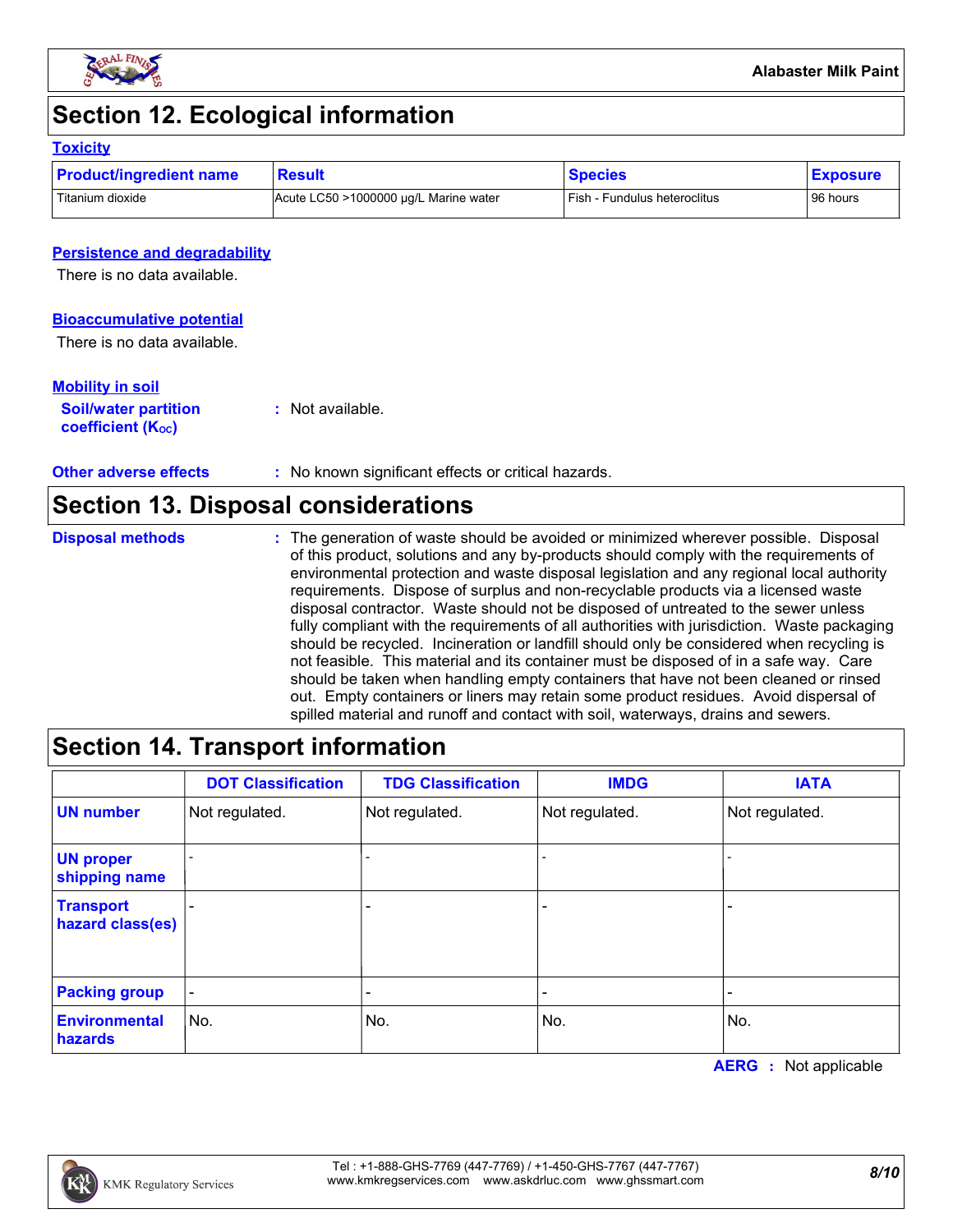

### **Section 14. Transport information**

**Special precautions for user Transport within user's premises:** always transport in closed containers that are **:** upright and secure. Ensure that persons transporting the product know what to do in the event of an accident or spillage.

## **Section 15. Regulatory information**

| <b>U.S. Federal regulations</b>                                                   |                                | : United States inventory (TSCA 8b): All components are listed or exempted. |
|-----------------------------------------------------------------------------------|--------------------------------|-----------------------------------------------------------------------------|
|                                                                                   |                                | Clean Water Act (CWA) 311: Cyclohexane                                      |
| <b>Clean Air Act Section 112</b><br>(b) Hazardous Air<br><b>Pollutants (HAPS)</b> | : Not listed                   |                                                                             |
| <b>Clean Air Act Section 602</b><br><b>Class I Substances</b>                     | : Not listed                   |                                                                             |
| <b>Clean Air Act Section 602</b><br><b>Class II Substances</b>                    | : Not listed                   |                                                                             |
| <b>DEA List I Chemicals</b><br>(Precursor Chemicals)                              | : Not listed                   |                                                                             |
| <b>DEA List II Chemicals</b><br><b>(Essential Chemicals)</b>                      | : Not listed                   |                                                                             |
| <b>SARA 302/304</b>                                                               |                                |                                                                             |
| No products were found.                                                           |                                |                                                                             |
| <b>SARA 304 RQ</b>                                                                | : Not applicable.              |                                                                             |
| <b>SARA 311/312</b>                                                               |                                |                                                                             |
| <b>Classification</b>                                                             | : CARCINOGENICITY - Category 2 |                                                                             |
| <b>Composition/information on ingredients</b>                                     |                                |                                                                             |
| <b>Name</b>                                                                       |                                | <b>Classification</b>                                                       |

### **SARA 313**

There is no data available.

#### **State regulations**

### **Massachusetts :**

The following components are listed: Titanium dioxide; Talc; Limestone

**New York :** None of the components are listed.

Titanium dioxide CARCINOGENICITY - Category 2

**New Jersey :** The following components are listed: Titanium dioxide; Propane-1,2-diol; Talc; Limestone

**Pennsylvania :** The following components are listed: Titanium dioxide; Propane-1,2-diol; Talc; Limestone

### **California Prop. 65**

**WARNING**: This product can expose you to chemicals including Titanium dioxide, Crystalline silica, respirable powder, which are known to the State of California to cause cancer. For more information go to www.P65Warnings. ca.gov.

### **Canada**

**Canadian lists**

**Canadian NPRI :** None of the components are listed.

**CEPA Toxic substances :** None of the components are listed.

**Canada inventory (DSL NDSL)**

**:** All components are listed or exempted.